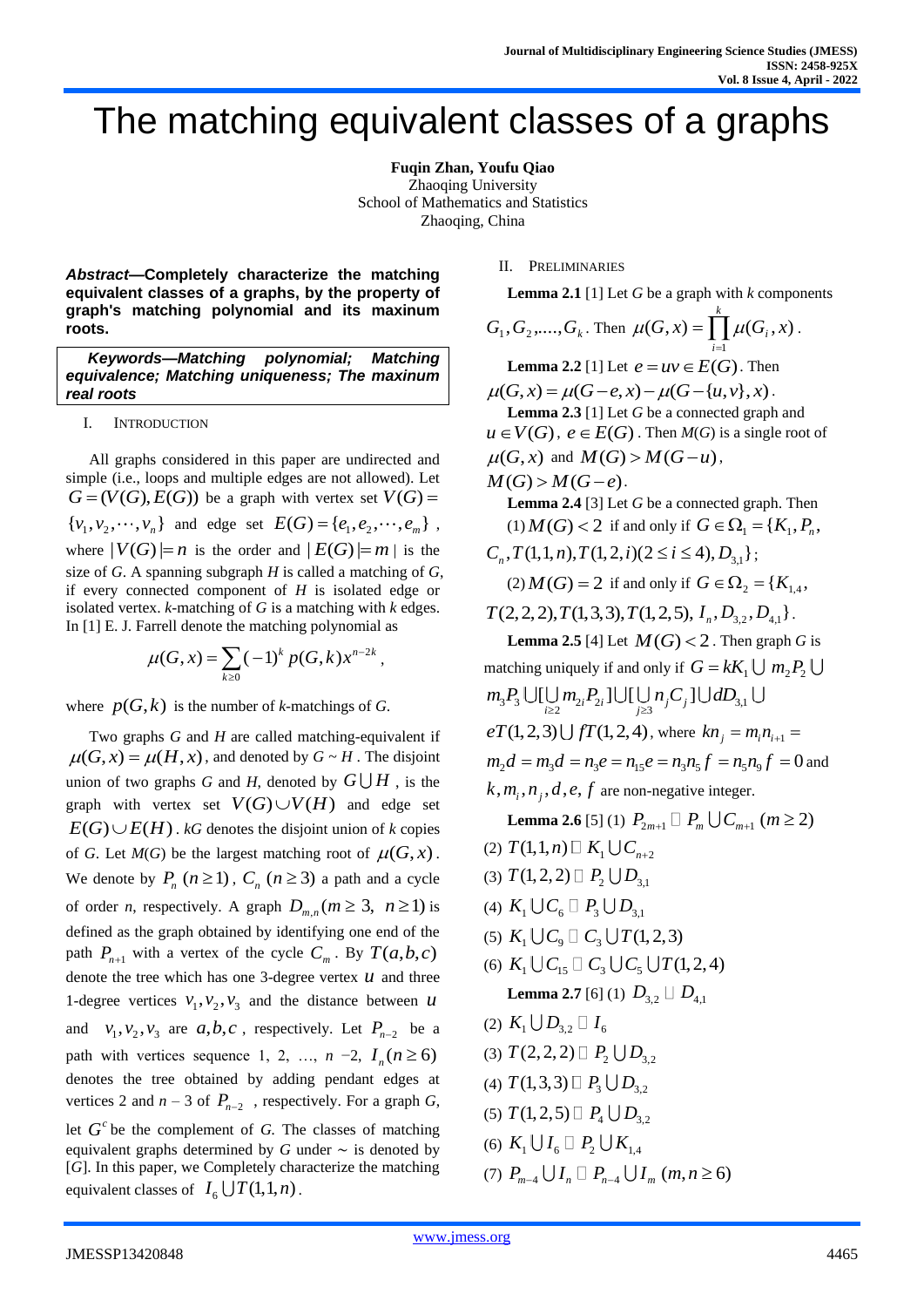$(8) I_{2m-3} \sqcup I_m \bigcup C_{m-3}$   $(m \ge 6)$ 

**Lemma 2.8** [5]  $G \sim H$  if and only if  $G^c \sim H^c$ .

III. MAIN RESULTS

**Theorem 3.1** Let  $[I_6 \cup T(1,1,n)]$  be The classes of matching equivalent graphs of  $I_{\epsilon} \bigcup T(1,1,n)$  . Then

(1) If  $n \neq 1, 4, 7, 13$ ,  $[I_6 \cup T(1,1,n)] = \{P_2\}$  $K_{1,4} \bigcup C_{n+2}, I_6 \bigcup K_1 \bigcup C_{n+2}, K_1 \bigcup D_3 \bigcup T(1,1,n),$  $2K_1 \bigcup D_{3,2} \bigcup C_{n+2}, K_1 \bigcup D_{4,1} \bigcup T(1,1,n), 2K_1 \bigcup$  $D_{41} \cup C_{n+2}$ ;

(2) If  $n = 1$ ,  $[I_6 \cup T(1,1,1)] = \{I_6 \cup K_1 \cup C_3,$  $P_2 \bigcup K_{14} \bigcup C_3, K_{14} \bigcup P_5, K_1 \bigcup I_9$ ;

(3) If  $n = 4$ ,  $[I_6 \cup T(1,1,4)] = \{I_6 \cup K_1 \cup C_6$ ,  $I_6 \bigcup P_3 \bigcup D_{31}, K_1 \bigcup T(1,3,3) \bigcup D_{31}, 2K_1 \bigcup D_{3}$  $C_{6}$  ,  $K_{1} \bigcup D_{3,2} \bigcup P_{3} \bigcup D_{3,1}$  ,  $2K_{1} \bigcup D_{4,1} \bigcup C_{6}$  ,  $K_{1}$  $D_{4,1} \cup P_3 \cup D_{3,1}$ ;

(4) If  $n = 7$ ,  $[I_6 \cup T(1,1,7)] = \{I_6 \cup K_1 \cup C_9$ ,  $I_6 \bigcup C_3 \bigcup T(1, 2, 3), 2K_1 \bigcup D_3, \bigcup C_9, K_1 \bigcup D_3, \bigcup$  $C_3 \bigcup T(1,2,3), 2K_1 \bigcup D_{4,1} \bigcup C_9, K_1 \bigcup D_{4,1} \bigcup C_3 \bigcup$ *T*(1,2,3)};

(5) If  $n = 13$ ,  $[I_6 \cup T(1,1,13)] = \{I_6 \cup K_1 \cup C_{15},$  $I_6 \bigcup C_3 \bigcup C_5 \bigcup T(1,2,4), 2K_1 \bigcup D_3, \bigcup C_{15}, K_1 \bigcup$  $D_3, \bigcup C_3 \bigcup C_5 \bigcup T(1, 2, 4), 2K_1 \bigcup D_{4,1} \bigcup C_{15}, K_1 \bigcup$  $D_{4,1} \bigcup C_3 \bigcup C_5 \bigcup T(1, 2, 4) \}.$ 

**Proof.** Let  $H \sim I_6 \cup T(1,1,n)$ , then  $M(H)$  =  $M(I_{_6}{\bigcup T(1,1,n)})$  , By Lemma 2.4, we obtain  $M(H)$  =  $M(I_6) = 2$ . There must be a connected component  $H_1$  in *H* belonging to the set  $\Omega_2$ . Let  $H = H_1 \bigcup H_2$ . Thus, we distinguish with the following cases according to  $M(I_6)$ . 39  $I_{2n-1} \sqcup I_n \sqcup C_{n-2}$  (*m* ≥ 6)<br>
LILL MAIN RESUGES<br>
Theorem 3.1 Let  $|I_{\delta} \sqcup T(1,n,1)|$  is the classes of<br>
TCO II *n*  $n \neq 1$ ,  $\{1, 2, 1, 3, 1\}$  (1)  $T(1, 1, n)$ . Then<br>
(1)  $1 \leq h_{i, 1} \leq h_{i, 2} \leq h_{i, 1} \leq h_{i, 2}$ 

**Case 1**: If  $H_1 = K_{1,4}$ , then  $I_6 \cup T(1,1,n) \square K_{1,4}$  $H_2$ . By  $P_2 \bigcup I_6 \bigcup T(1,1,n) \square P_2 \bigcup K_{1,4} \bigcup H_2$  $K_1 \cup I_6 \cup H_2$  , we have  $K_1 \cup H_2 \sqcup P_2 \cup T(1,1,n)$  $P_2 \cup K_1 \cup C_{n+2}$ .

**Subcase 1.1**: If  $n \neq 1$ , then  $H_2 \square P_2 \cup C_{n+2}$ ; **Subcase 1.2:** If  $n=1$ , by Lemma 2.6, we have  $H_2 \mathbb{D} P_2 \cup C_3 \mathbb{D} P_5.$ 

**Case 2:** If  $H_1 = T(2, 2, 2)$ , then  $I_6 \cup T(1, 1, n)$  $T(2,2,2)\bigcup H_{2}$ . By  $K_{1}\bigcup I_{6}\bigcup T(1,1,n)\square K_{1}$ 

, we have  $P_2 \cup H_2 \sqcup K_1 \cup T(1,1,n) \sqcup 2K_1 \cup C_{n+2}$ . By Lemma 2.5 and Lemma 2.6, this case does not exist. **Case 3:** If  $H_1 = T(1,3,3)$ , then  $I_6 \cup T(1,1,n)$  $T(1,3,3) \cup H_2$ . By  $K_1 \cup I_6 \cup T(1,1,n) \square K_1 \cup T(1,1)$  $(3, 3) \bigcup H_{2} \sqcup K_{1} \bigcup P_{3} \bigcup D_{3,2} \bigcup H_{2} \sqcup P_{3} \bigcup I_{6} \bigcup H_{2}$ , we have  $P_3 \cup H_2 \sqcup K_1 \cup T(1,1,n) \sqcup 2K_1 \cup C_{n+2}$ .

**Subcase 3.1**: If  $n \neq 4$ , By Lemma 2.5 and Lemma 2.6, this case does not exist;

**Subcase 3.2**: If  $n=4$ , by Lemma 2.6, we have  $P_3 \bigcup H_2 \square K_1 \bigcup T(1,1,4) \square 2K_1 \bigcup C_6 \square K_1 \bigcup P_3 \bigcup$  $D_{3,1}$ . So  $H_2 \square K_1 \bigcup D_{3,1}$ .

**Case 4**: If  $H_1 = T(1, 2, 5)$ , then  $I_6 \cup T(1, 1, n)$  $T(1,2,5) \bigcup H_2$ . By  $K_1 \bigcup I_6 \bigcup T(1,1,n) \square K_1 \bigcup T(1,1,n)$  $(2, 5) \bigcup H_{2} \ \Box \ K_{1} \bigcup P_{4} \bigcup D_{3,2} \bigcup H_{2} \ \Box \ P_{4} \bigcup I_{6} \bigcup H_{2}$  , we have  $P_4 \cup H_2 \square K_1 \cup T(1,1,n) \square 2K_1 \cup C_{n+2}$ . By Lemma 2.5 and Lemma 2.6, this case does not exist.

**Case 5:** If  $H_1 = I_m$ , then  $I_6 \cup T(1,1,n) \square I_m$  $H_{2}$ .

**Subcase 5.1**: If  $n \neq 1, 4, 7, 13$ , By Lemma 2.6, we have  $I_m \cup H_2 \square I_6 \cup T(1,1,n) \square I_6 \cup K_1 \cup C_{n+2}$ . So, if  $m = 6$  , we have  $H_2 \sqcup T(1,1,n) \sqcup K_1 \bigcup C_{n+2}$ ;

**Subcase 5.2:** If  $n=1$ , By Lemma 2.6 and Lemma 2.7, we have  $I_m \bigcup H_2 \square I_6 \bigcup T(1,1,1)$  $I_6 \cup K_1 \cup C_3 \square K_1 \cup I_9$ . So, if  $m = 6$ , we have  $H_2 \square T(1,1,1) \square K_1 \cup C_3$ ; if  $m = 9, H_2 \square K_1$ ;

**Subcase 5.3**: If  $n=4$ , By Lemma 2.6, we have  $I_{_m} \cup H_{_2} \sqcup I_{_6} \cup T(1,1,4) \sqcup I_{_6} \cup K_{_1} \cup C_{_6} \sqcup I_{_6}$  $P_3 \cup D_{3,1}$ . So, if  $m = 6$ , we have  $H_2$  $T(1,1,4)\ \Box\ K_{_{1}}\bigcup C_{_{6}} \ \Box\ P_{_{3}}\bigcup D_{_{3,1}};$ 

**Subcase 5.4:** If  $n=7$ , By Lemma 2.6, we have  $I_m \cup H_2 \mathbin{\square} I_6 \cup T(1,1,7) \mathbin{\square} I_6 \cup K_1 \cup C_9 \mathbin{\square} I_6 \cup C_3$  $T(1, 2, 3)$ . So, if  $m = 6$ , we have  $H_2 \square T(1, 1, 7)$  $K_1 \cup C_9 \Box C_3 \cup T(1,2,3);$ 

**Subcase 5.5:** If  $n=13$ , By Lemma 2.6, we have  $I_m \cup H_2 \square I_6 \cup T(1,1,13) \square I_6 \cup K_1 \cup C_{15} \square I_6$  $C_3 \bigcup C_5 \bigcup T(1,2,4)$ . So, if  $m = 6$ , we have  $H_2$  $T(1,1,13) \square K_1 \bigcup C_{15} \square C_2 \bigcup C_5 \bigcup T(1,2,4)$ .

**Case 6:** If  $H_1 = D_{3,2}$ , then  $I_6 \cup T(1,1,n)$ 

 $D_{3,2} \cup H_2$  . By Lemma 2.7, we have  $K_1 \cup I_6$  $T(1,1,n)\sqcup K_{_{1}}\bigcup D_{_{3,2}}\bigcup H_{_{2}}\sqcup I_{_{6}}\bigcup H_{_{2}}$  .